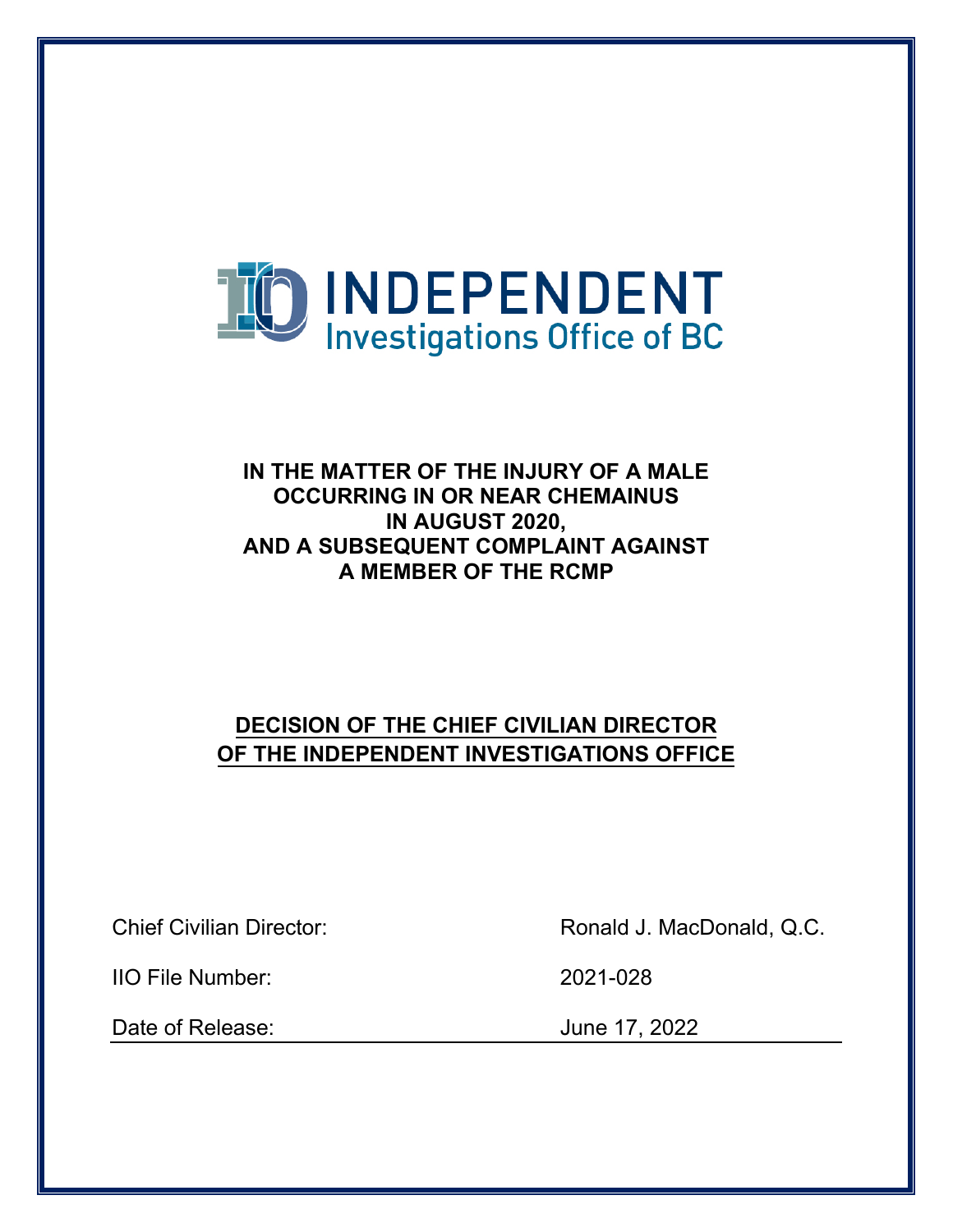Hispanish Maritim River Button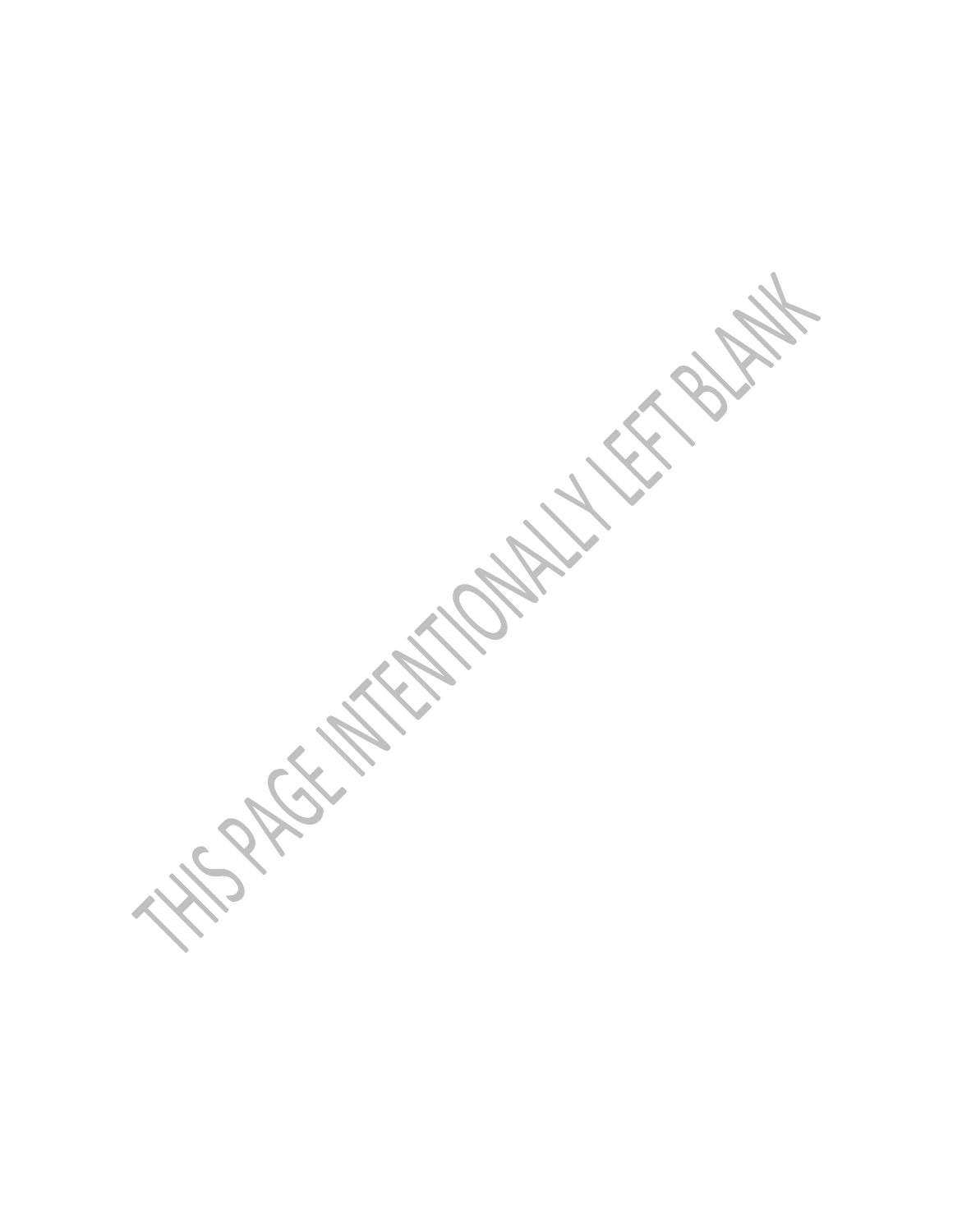### **INTRODUCTION**

On February 4, 2021, the IIO received a complaint, forwarded from the Civilian Review and Complaints Commission for the RCMP ('CRCC') via the RCMP, that on August 19, 2020, the Affected Person ('AP') had suffered serious harm during an incident in Chemainus involving RCMP members. Accordingly, the IIO commenced an investigation. The narrative that follows is based on evidence collected and analyzed during the investigation, including the following:

- statements of AP, nine civilian witnesses (including four paramedics) and three witness police officers;
- police Computer-Aided Dispatch ('CAD') and Police Records Information Management Environment ('PRIME') records;
- recordings of 911 calls and police radio transmissions;
- records of the complaint to the CRCC; and
- medical evidence, including Emergency Health Services records and the statement of a medical witness.

The IIO does not compel officers who are the subject of an investigation to submit their notes, reports and data. In this case, the Subject Officer has not provided any evidence to the IIO.

### **NARRATIVE**

The CRCC complaint was not made by AP directly, but by AP's mother, Civilian Witness 1 ('CW1'). The incident about which she complained occurred on one of a series of troubled days AP had experienced in August 2020, at the end of which he was found to be suffering from an injury to his stomach. The evidence collected and analyzed by IIO investigators concerns events spanning from August 19 to 21, 2020, and reveals the following chronology:

• At 6:45 p.m. on August 19, police received two 911 calls from Civilian Witness 2 ('CW2') reporting that AP had been making suicidal comments. Officers were dispatched to look for AP. They were made aware that AP was currently facing charges of assault and attempted assault, had a record for firearms offences, uttering threats and criminal harassment, had made previous suicide threats and had spent time in a psychiatric ward, and were also told by CW2 that although AP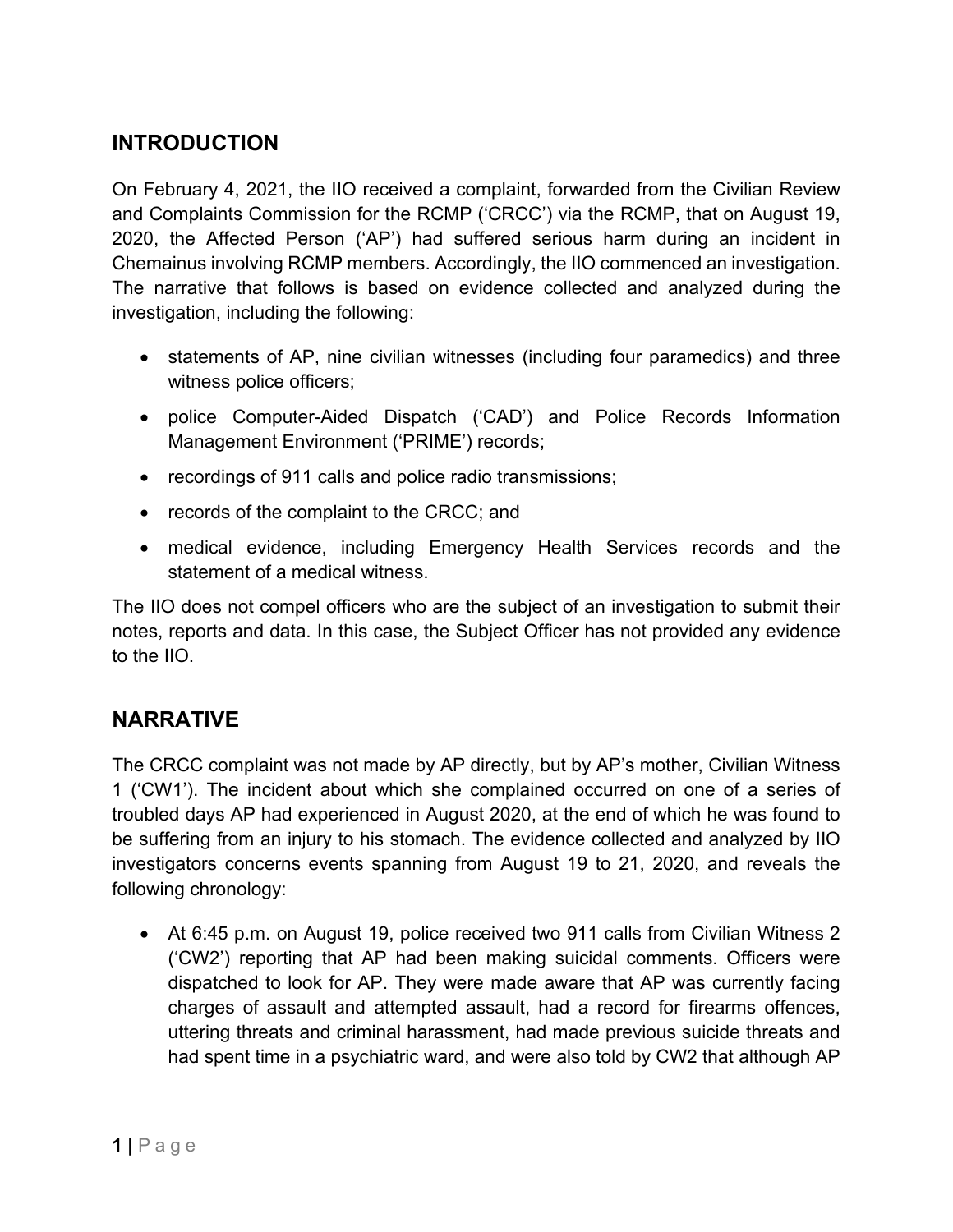was under a court ordered no-alcohol condition, he was "drunk". She added that AP had access to a firearm.

- Meanwhile, AP was sitting on a bench outside a grocery store in Chemainus, engaged in conversation with Civilian Witness 3 ('CW3').
- CW3 later told IIO investigators that AP complained about the produce manager in the store, and told her he was going to kill himself. She said AP confronted an unidentified male over a comment the male had made in passing, and said that the male punched AP in the face or head and knocked him to the ground. CW3 told investigators that AP started crying and she consoled him.
- At about 7:50 p.m., the Subject Officer ('SO') and Witness Officer 1 ('WO1') located AP and approached him. CW3 told them that AP had told her he had a very specific suicide plan, and the officers concluded they had grounds to apprehend him under the *Mental Health Act* ('the *Act'*) and take him to hospital for a psychiatric evaluation. In the course of the apprehension, AP resisted the officers and it is alleged that SO used excessive force against him:
	- $\circ$  AP told the IIO that he did not want to go with police, but they grabbed him and took him down onto the ground, face down. He said the officers were having trouble getting him handcuffed, and the female officer (SO) kicked him "too hard". He also said he had been "stomped" by SO. He said he was not sure where he had been kicked, but thought it might have been his left side. He said he was also hit two or three times in the chest while handcuffed when he resisted getting into the police car.
	- $\circ$  CW3 told IIO investigators that the attending officers appeared calm and polite, and told AP they were concerned he was going to hurt himself. She said that when AP refused to go with police, the officers took him to the ground "very quickly". CW3 said that SO held AP down with her knee on the side of his neck or face. She said that the male officer (WO1) got a cuff on AP's right wrist but SO was having trouble getting AP's left arm out from under his body, and kneed him in his left side. In response, CW3 said, AP asked, "Is that all you've got?" and SO kneed him again, harder. The officers were then able to handcuff AP and put him in the back of a police vehicle. CW3 said that in the process, WO1 slammed the car door on AP's leg. She said she asked the officers if AP was a violent criminal, and they said that he was.
	- $\circ$  In his IIO interview, WO1 recalled that it appeared to him that AP was having "a rough day". He said that when the officers told AP he had to come with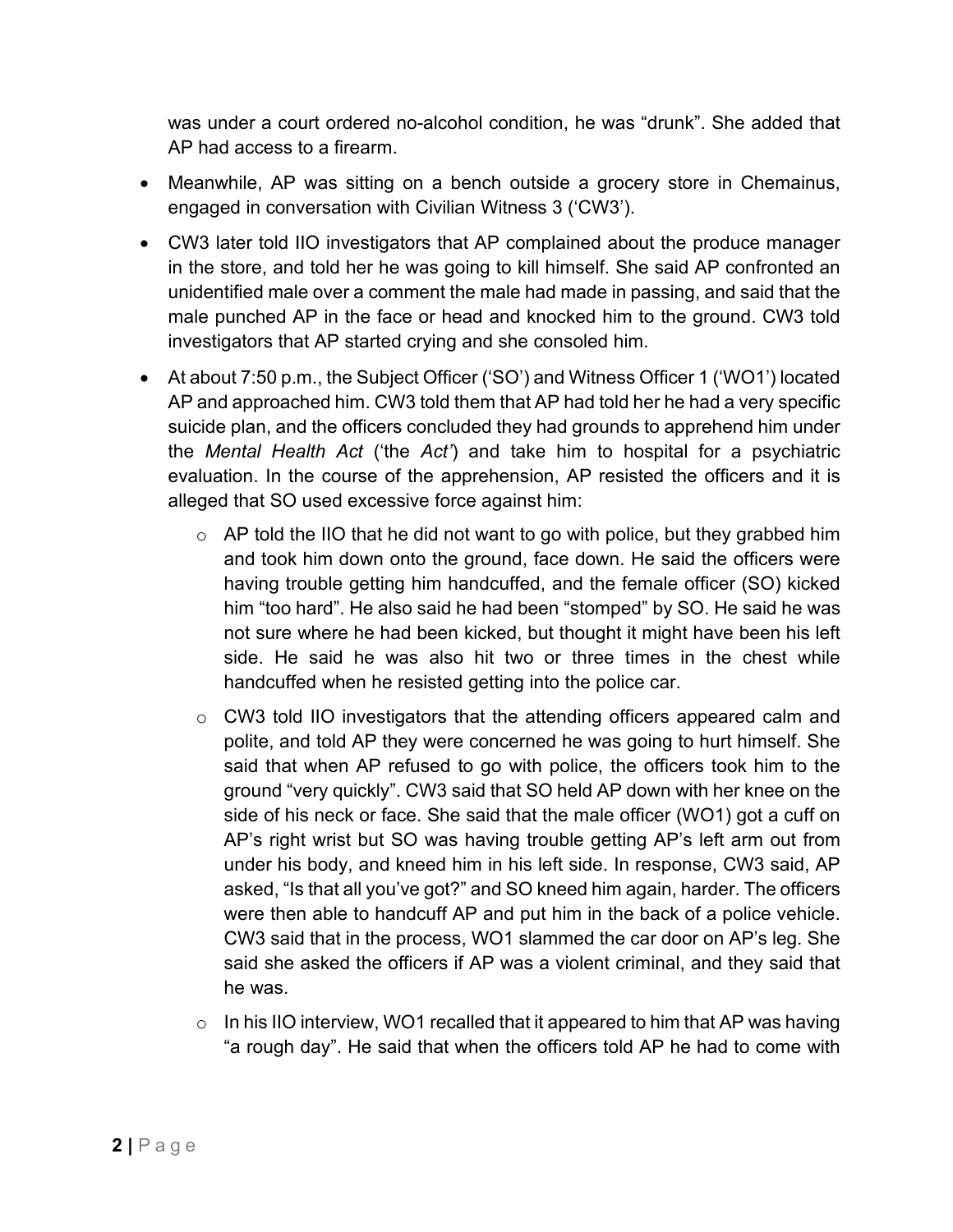them because he was being apprehended under the *Act*, AP refused, and WO1 tried to reason with him. He said that when he took AP's arm, AP pulled away. WO1 described AP as resistant rather than assaultive. He said he took AP to the ground with a leg sweep. He said that SO took control of AP's left side, and between them they were able to get AP into handcuffs and into the police vehicle despite his continuing resistance. He said that at one point, AP laughed at the officers, saying they were not strong enough to get control of his arms. WO1 said that AP was not punched, kneed or kicked, and only saw SO control AP by placing weight on his shoulder. He said AP did not complain about any pain or injury.

- At about 8:15 p.m., AP arrived at the hospital and was examined by medical staff. He was certified under the *Act* and kept overnight.
	- o AP stated to the IIO that he told the doctors and nurses about his stomach pain on that occasion, but then acknowledged that he may not have done so.
	- $\circ$  There is no report in hospital records of any complaint about physical injury, or of any chest or abdominal pain.
- Later that day, CW3 said, she had a conversation with AP's mother, CW1, telling her about the incident.
- The next morning, August 20, at 10:01 a.m., AP was de-certified and discharged from hospital.
	- $\circ$  Again, there is no record of any complaint to medical personnel at that time about any pain or injury.
- AP was asked about events following his discharge from hospital, but stated that he did not remember: "My memory is a little bit foggy".
- At about 2:00 p.m. that day, AP met with his mother, CW1, who later stated that AP had complained to her on that occasion that his stomach hurt.
- At 6:10 p.m., CW1 called 911 to say that AP had passed out after deliberately overdosing in front of her on Diazepan washed down with a bottle of gin. EHS paramedics attended, but summoned police because AP refused to go to hospital with them and had locked himself in CW1's car.
- Three officers, including SO, arrived to assist, but AP refused to have anything to do with SO. By 6:47 p.m., officers and paramedics had managed to convince AP to go with them, and he was taken to hospital.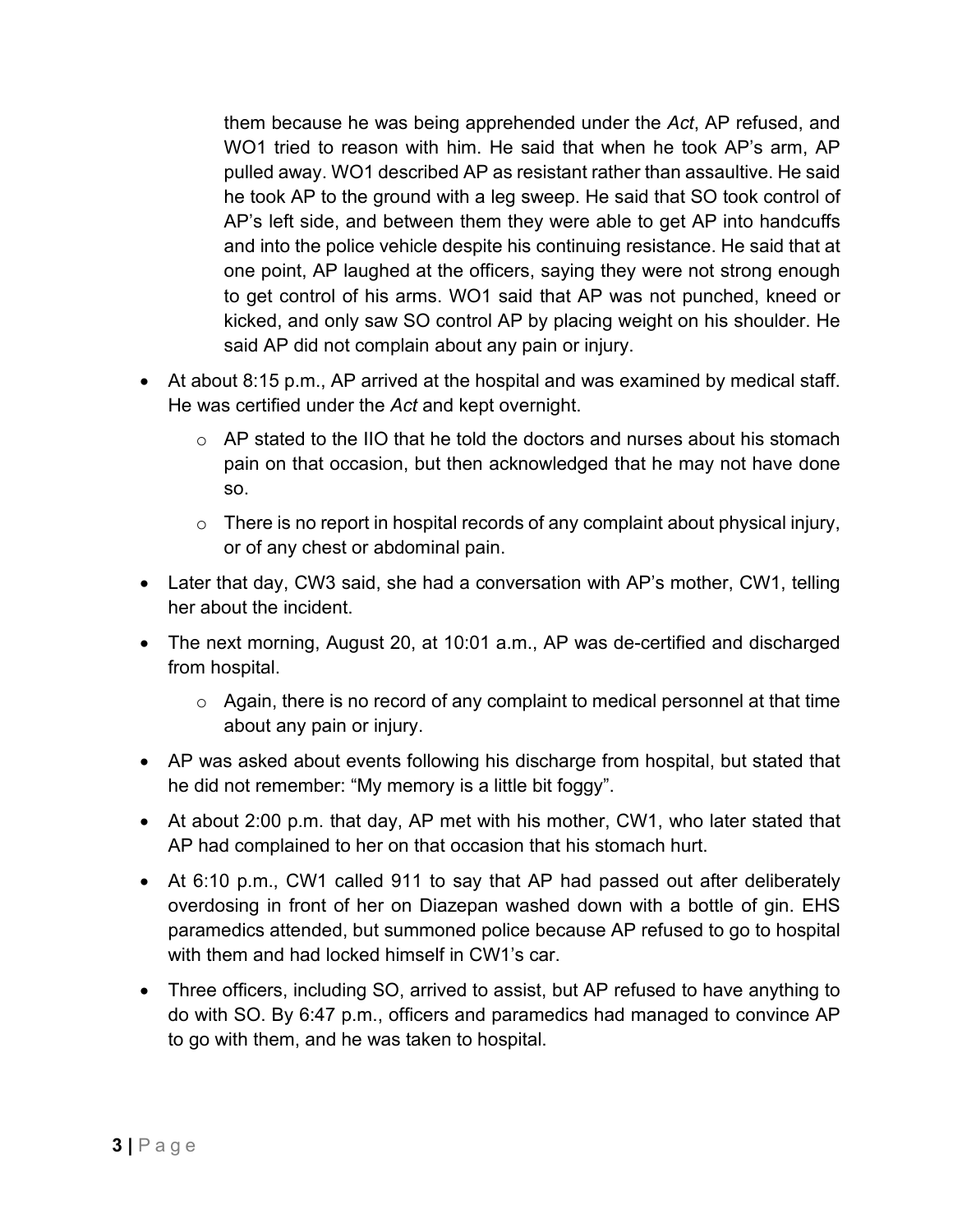- CW1 later alleged that during that attendance, SO admitted "booting" AP twice "in the side and the ribs and the stomach" during the incident on the previous day. CW1 stated further that two paramedics and a police officer heard that admission. CW1 also said that SO threatened to arrest her for obstruction when she tried to prevent AP from being apprehended again.
	- o WO2 was present throughout police attendance on this occasion, and said that he could tell CW1 was "frustrated", "upset" and "emotional" about the previous day's incident, but said he did not recall specifics of what was said between CW1 and SO.
	- o WO3 arrived near the end of the incident, and could only recall that SO seemed to be having a "civil" conversation with CW1.
	- $\circ$  CW4, a paramedic, was also interviewed by the IIO. CW4 recalled the incident, and described CW1 appearing "very distressed" and "hyped up", interfering with and obstructing attempts to treat AP and ask him questions. CW4 said that it was necessary to take CW1 off to one side to permit AP to be evaluated by the other paramedic. CW4 said that when SO arrived on scene, CW1 became "verbally abusive" towards her, accusing her of injuring AP the night before. CW4 said SO responded that she was not on duty the night before, so had not been involved in arresting AP. CW4 said that AP told her he had been arrested the previous night, and complained of a bruised elbow, but not about any pain in his chest or abdomen.
	- o CW5, the second paramedic, was involved in convincing AP to go to hospital in the ambulance or risk being apprehended again by police, and did not recall the conversation between CW1 and the attending officers.
- By 7:30 p.m., AP was being treated at the hospital for his deliberate overdose.
	- $\circ$  As on the previous day, there is no record of him complaining to medical personnel of any pain or injury to his chest or abdomen.
- At about 9:09 p.m., despite staff wanting to keep AP overnight for observation, he refused to stay and left the hospital.
- The next morning, August 21, at about 10:53 a.m., AP was found unconscious on the ground outside a Duncan restaurant after witnesses observed him apparently injecting heroin. Again, there was a call to 911, and a shelter support worker performed artificial respiration ('rescue breaths') on AP, as well as administering Narcan/Naloxone. IIO investigators have determined from witness interviews that no chest compressions were administered at this time.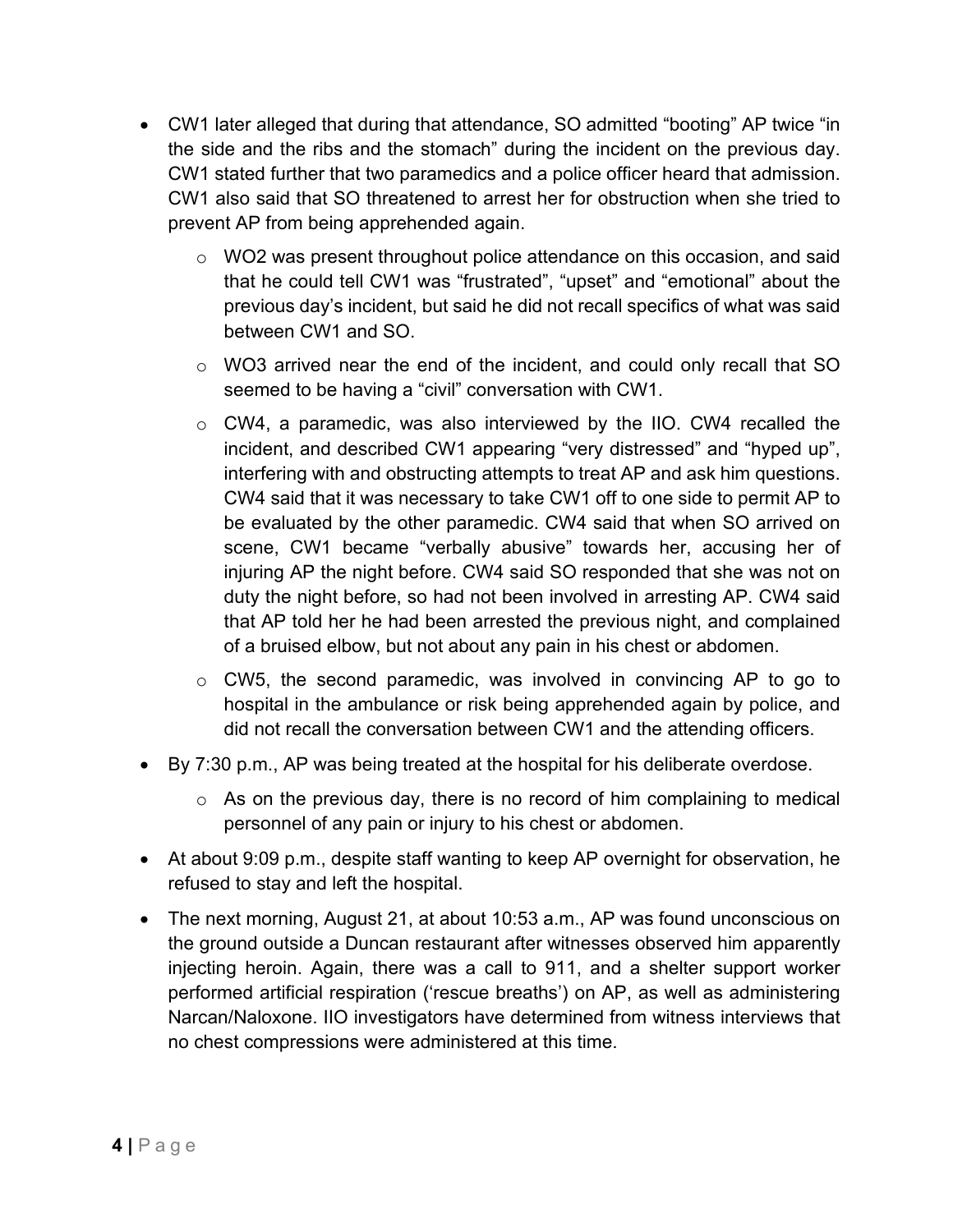- At 10:58 a.m., EHS responders arrived and AP was further treated with Narcan, oxygen and 'bag-valve-mask' artificial respiration.
- At 11:16 a.m., the ambulance arrived at the hospital, and a written report notes that upon arrival, AP was "screaming out in pain and clutching his abdomen".
- A urine drug screen showed positive for amphetamines, methamphetamines, benzodiazepines, oxazepam, cannabinoid, opioids and fentanyl.
- Emergency surgery was carried out that afternoon, and AP was found to have a 5 cm tear in his stomach, which was repaired.
- In her CRCC complaint on behalf of AP, CW1 writes that the surgeon told her that it would have taken "a heavy blow" to cause the injury, and that the blow must have happened within the previous thirty hours. Another physician who was involved with AP's care, in response to questions from IIO investigators, gave a time frame for survival from a perforated stomach (before the onset of "overwhelming sepsis") as approximately three days.
- Upon discharge from hospital, September 9, 2020, AP went to recuperate at the home of CW3, the witness he had met on August 19 on the bench outside a Chemainus grocery store.

# **LEGAL ISSUES AND CONCLUSION**

The purpose of any IIO investigation is to determine whether there are reasonable grounds to believe that an officer, through an action or inaction, may have committed any offence in relation to an incident resulting in serious harm or death. More specifically, the issue to be considered in this case is whether SO may have used excessive force in the course of apprehending AP on August 19, 2020, and whether her actions may have caused the serious harm subsequently complained of by AP.

Both SO and WO1 were acting in lawful execution of their duty in responding to the initial 911 calls about AP. The information they were given provided ample grounds for AP's apprehension under the *Mental Health Act*, and they were justified in applying necessary and reasonable force in the process.

The evidence regarding that application of force comes from the following sources:

- AP, who has described it variously as having been "kicked" or "stomped";
- CW3, who said that SO "kneed" AP twice;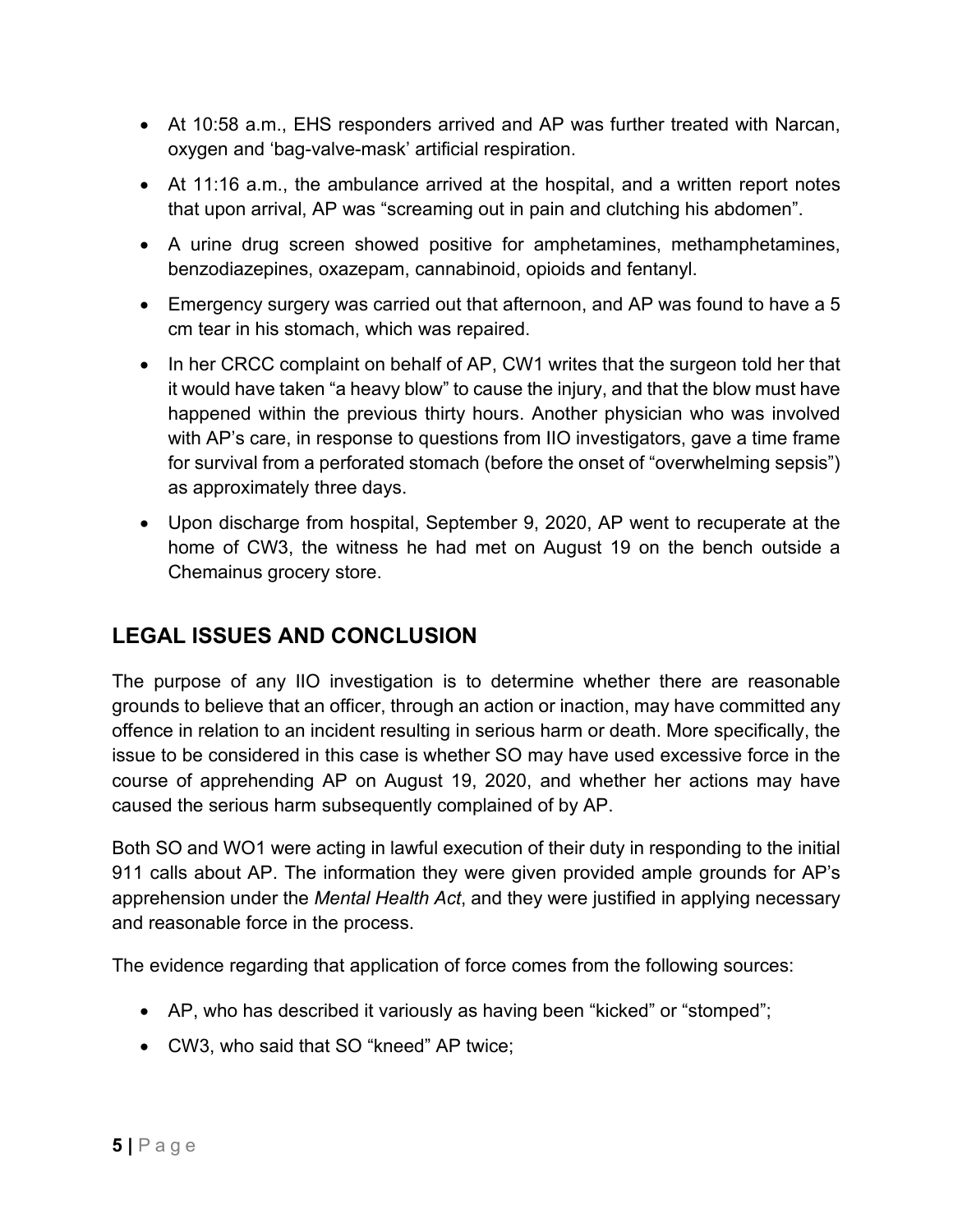- CW1, who states that SO admitted having kicked AP (though no police or paramedic witness present at the time recalls hearing that admission, and it would seem odd that in the midst of an emotional confrontation, an officer would calmly make such an inflammatory admission); and
- WO1, who states that he saw SO put weight on AP's shoulder, and did not see any kick or knee strike (as noted, SO has not provided an account to the IIO).

On the evidence as a whole, it appears likely that SO, in the course of struggling to subdue AP (who has acknowledged he was resisting and mocking the officers for not being able to control him), may have done more than simply hold her knee on his shoulder, and may have applied a knee strike, or two, to his torso. This would be a fairly standard application of force by an officer aiming to gain control over a resistant subject's arms and hands for the purpose of handcuffing, and would not generally be viewed as an application of excessive force in most circumstances.

Having said that, if there were compelling evidence establishing that the force used was so great that it caused an injury of the sort with which AP was later diagnosed, that evidence could potentially lead to a conclusion that the force was excessive.

In that respect, however, the evidence is inconclusive. By AP's account, the injury occurred during his apprehension on August 19 at about 7:50 p.m. The first complaint to any medical personnel, throughout the course of repeated interactions over the following days, was on August 21 at about 11:16 a.m., close to forty hours later. According to AP's CRCC complaint, the surgeon who operated on AP opined that the injury would have been caused by trauma within the previous thirty hours, and the medical opinion provided to the IIO is that the onset of death from sepsis would be expected within 72 hours. It seems unlikely that AP would not have been compelled to seek medical assistance earlier than he did, had the injury been caused by SO during the apprehension on August 19.

It is also significant that AP appears to have been experiencing a particularly turbulent period in his life at the material time. CW3, an individual apparently sympathetic to AP, acknowledged having been witness, during the short time she was with AP, to his engaging in an apparently pointless confrontation with a stranger and seeing him punched in the head as a result. AP, apparently, has no more than a "foggy" memory of the morning of August 20, after which CW1 says he started complaining (for the first time) of stomach pain, nor of that night or the following morning when he was found lying unconscious on the ground and resuscitated.